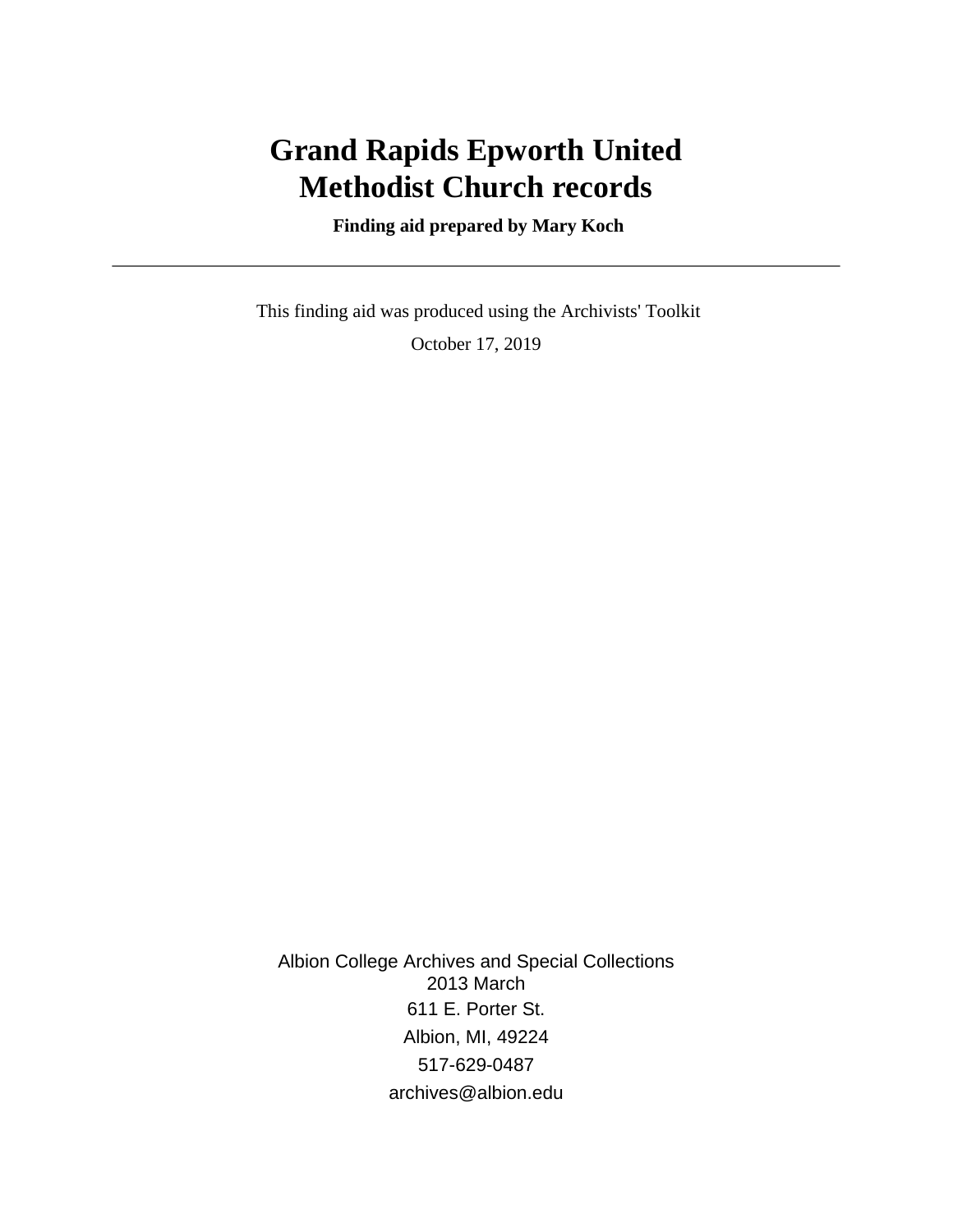## **Table of Contents**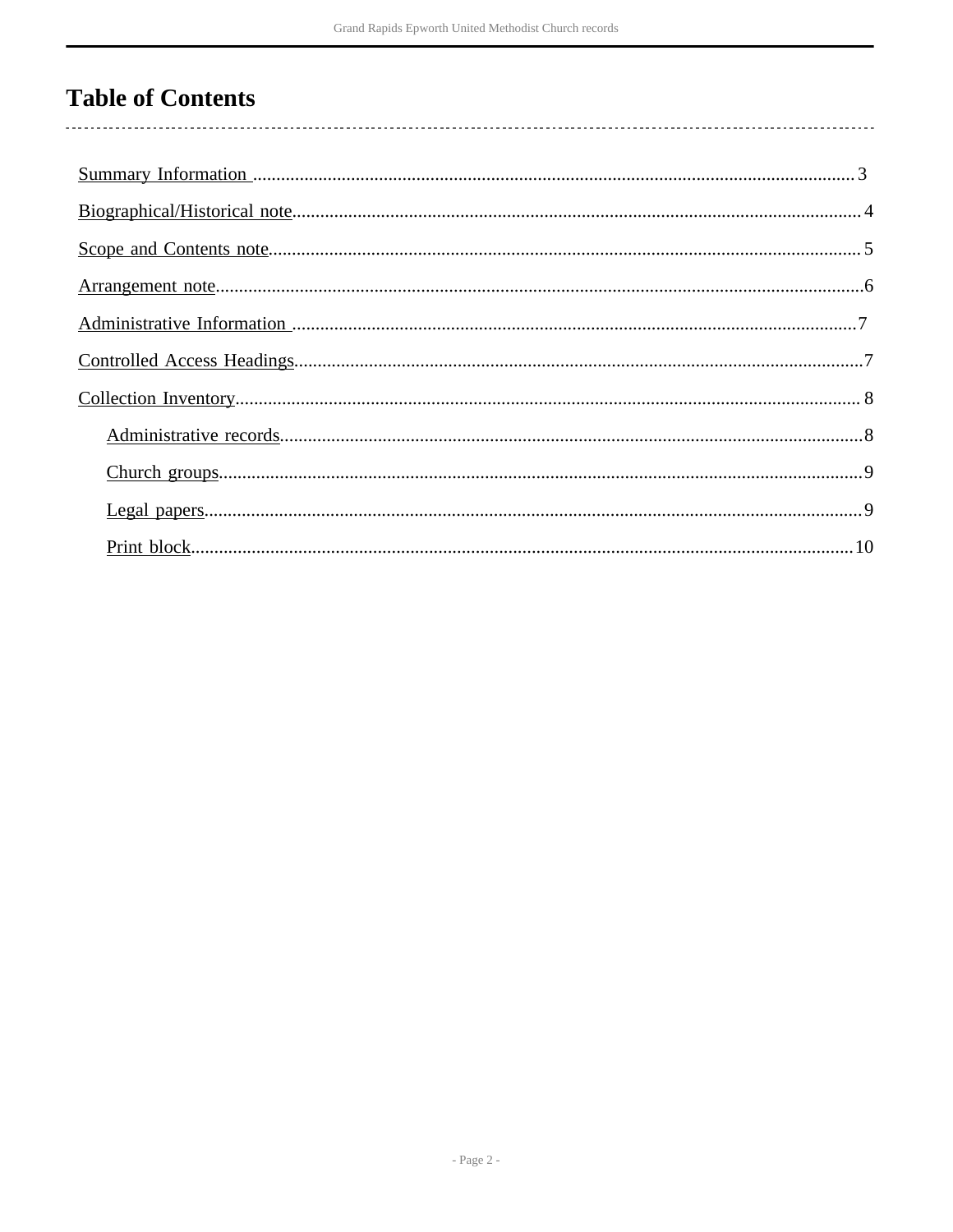## <span id="page-2-0"></span>**Summary Information**

| <b>Repository</b> | Albion College Archives and Special Collections      |
|-------------------|------------------------------------------------------|
| <b>Title</b>      | Grand Rapids Epworth United Methodist Church records |
| Date [inclusive]  | 1895-1978                                            |
| <b>Extent</b>     | 1.0 Linear feet 1 box                                |
| Language          | English                                              |
| Language          | The material is in English.                          |

#### **Preferred Citation**

[Item], [Folder], [Box], [Collection Number and Title], Archives and Special Collections,Stockwell-Mudd Library, Albion College. Albion, MI.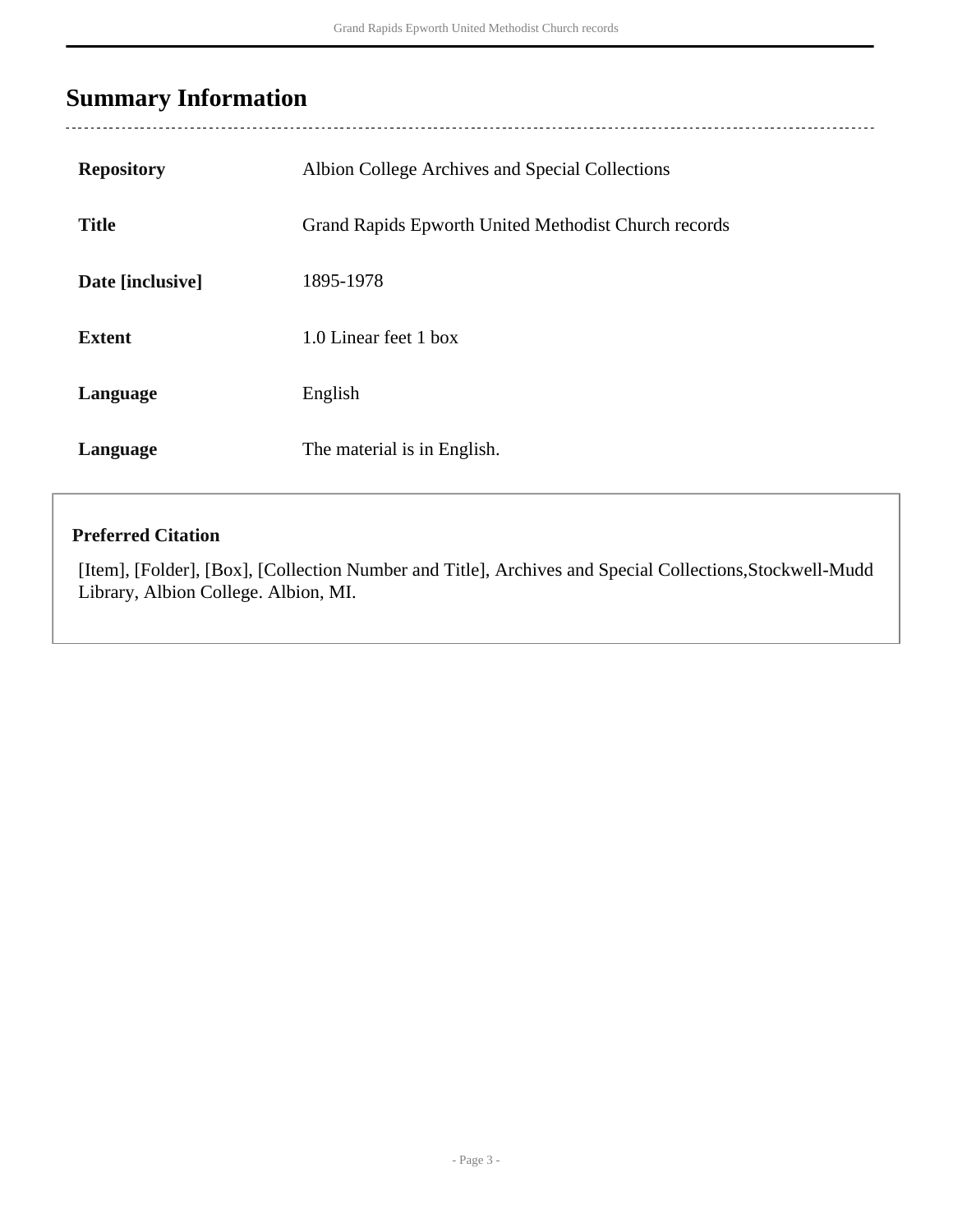## <span id="page-3-0"></span>**Biographical/Historical note**

The **Grand Rapids Epworth United Methodist Church** was organized and duly incorporated on 1895 October 4 with President Elder W.I. Cogshall in the chair. On 1896 April 28 the Church was dedicated with all indebtedness paid and Rev. C.E. Paddock was appointed as the first minister. Epworth United Methodist Church, located at 600 Lafayette N.E., Grand Rapids, Michigan, was discontinued in either 1977 or 1978.

In 1892 the Rev. W.I. Cogshall was presiding Elder of the Grand Rapids district, and Rev. A.M. Gould was Pastor of the Division Street Church, known as the First Methodist Church. The Division Street Church was the mother of Epworth. A number of the members of Division Street Church lived on College Avenue Hill, and it was a long way down to the church. So a class was organized on the Hill with Dr. C.A. Shackleton as leader. At first meetings were held in the homes of members and later a little building, which had been a meat market on College Avenue, N., was rented and fitted up as a house of worship.

In 1893 Rev. Albert Smith began preaching to the people in the mission. A Sunday School was organized in 1893 with Bro. Stafford as superintendent, as well as an Epworth League, with Bro. Studley as president.

In 1894 what was known as the Michigan Revival Band, under the leadership of Rev. J.J. Smith, pitched their tent along side of the mission and conducted revival meetings. In 1895 the tent came back, but this time it was pitched on the corner of Fairbanks and North Prospect Streets. The Sunday school records show that the membership grew to over 300 with a large Epworth League of young people. In the autumn, after the tent had been taken away, they were left as a flock without a fold. Dr. Shackelton and others got donations of lumber and built what they called a tabernacle (a light board fence around the outside and an old canvas stretched over the top). They worshiped there only one Sunday when a storm came and it fell. A few days after the storm, the Official Board of the mother church had a meeting and voted to build them a church, providing they would buy a lot and pay for it. The land on the corner of Lafayette and Trowbridge Streets was procured. While the Church was being built, the Baptist Mission, located on College Avenue, was rented. On October 4, 1895, the Epworth Methodist Episcopal Church was organized and duly incorporated with Presiding Elder Reverend W.I. Cogshall in charge.

On 1921 April 24, the Church celebrated its 25th Anniversary, with Pastor Rev. William Forbes Emery. On 1960 February 7 the Church celebrated its 50th Anniversary, with Rev. Emmett E. Coons, Minister.

In 1971 the Epworth congregation was yoked with the Plainfield United Methodist Church. At this time, the congregation was composed of an active membership of approximately 20 persons, most senior citizen women. It's worship and congregational life was under the supervision of the Pastor of the Plainfield/Epworth Charge. With this new arrangement, the Epworth church became the Headquarters of the Northeast Community Ministry, under the direction of the Community Minister assigned to the Plainfield/Epworth Charge.

On 1974 December 1 Epworth entered into a cooperative program with the Christian Reformed Church. The initial cooperation began with Epworth Church housing the Sunday School previously held at the Livingston Chapel, two blocks up the hill. The United Methodist Church and the Christian Reformed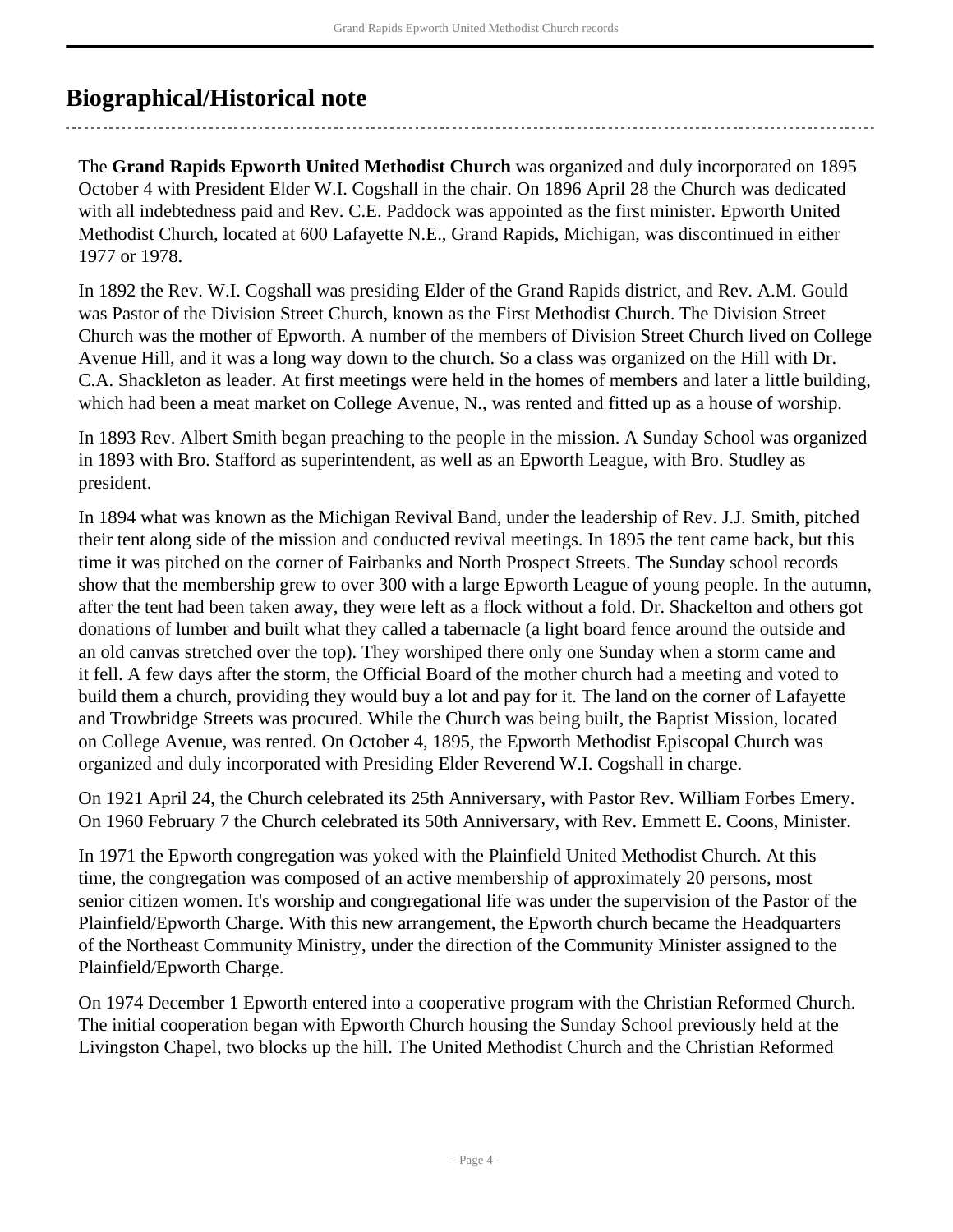Church worked together as a "Community Church". The Epworth building was held in trust by the Trustees of the Epworth United Methodist Church for the denomination. The Building Manager and Coordinator of all programs was the Community Minister. Responsibility for worship and pastoral care was assigned to the Pastoral Minister appointed by the Bishop of the West Michigan Conference of the United Methodist Church. Epworth Church remained open to serve those who desired to affiliate with the Christian Reformed Church as members as well as those who desired United Methodist membership. Christian Reformed members were granted associate membership status entitiling them to hold any office except lay member to Annual Conference. The appointee of the Grand Rapids Board of Evangelism of the Christian Reformed Church served as the Director of Christian Education at the Epworth Church.

On 1977 October 16, a Special Charge Conference at Epworth United Methodist Church was held. The purpose of the conference was to discuss and vote upon whether or not to lease the church property to the Christian Reformed Church, as well as voting on the future of the congregation--whether to continue services, etc.

Recommended solution for Epworth by the Epworth Community Church Missions Analysis and Projection (MAP) team, dated 1977 March 21: Option: "Gradually phase out the Epworth ministry while getting area churches to assume the various ministry programs that are now carried on. The design of this option would be to phase the Epworth worshipping community into other United Methodist Churches and to phase the Sunday School and various youth ministries and Bible study ministries into whatever area church is most able and willing to carry it on. This church would then also assume a certain responsibility to the entire Epworth geographical community as part of its parish territory for continual ministry and witness. Recommendations: ... 3. We recommend to the Administrative Board that they begin to take steps to phase out the Sunday worship service at the Epworth Methodist Church by December 31, 1977, and that all Epworth Church activities be concluded by that date. 4. We recommend that the United Methodist District Superintendent confer with Rev. Marvin Zimmerman and with the Plainfield Administrative Board concerning the possibility of Rev. Zimmerman continuing to assume the pastoral and preaching responsibilities at Epworth until January 1, 1978 ..."

Pastors who have served at Epworth: Rev. Clark S. Wheeler (1896-1899) William W. Phelps (1899-1902) C.E. Paddock (1896) F.H. Larabee (1902) W.W. Slee (1905-1908) Estes J. Hawks (1907) W.J. Coates (1908) M.A. Braund (1909-1910, 1913-1915) I.W. Minor (1911) R.C. Lord (1915) C.R. Cochran (1917) C.W. Saterlee (Supply) (1917) Robert H. Bready (Supply) (1917) William Forbes Emery (1918) D.D. King (1923-1925) C.E. Davis, Henry Candler (1928-1931) Floyd George, Jr. (1931-1935) Maurice D. McKean (1935-1938) Thomas Rice (1938-1942) John Lockyer (1942-1945) James Clyde DeVinney (1945-1947) Grant L. Jordan (1947-1957) Emmett Coons (1957-1959) Victor Niles (1959-1961) Richard Kidder (1961-1963) James Fox (1963-1967) Wm. Rynders (1967-1969) Dow Chamberlain (1969-1971) Robert L. Hinklin (Minister to the Congregation), Don Eddy (Minister to the Community) (1971-1977)

### <span id="page-4-0"></span>**Scope and Contents note**

- Page 5 -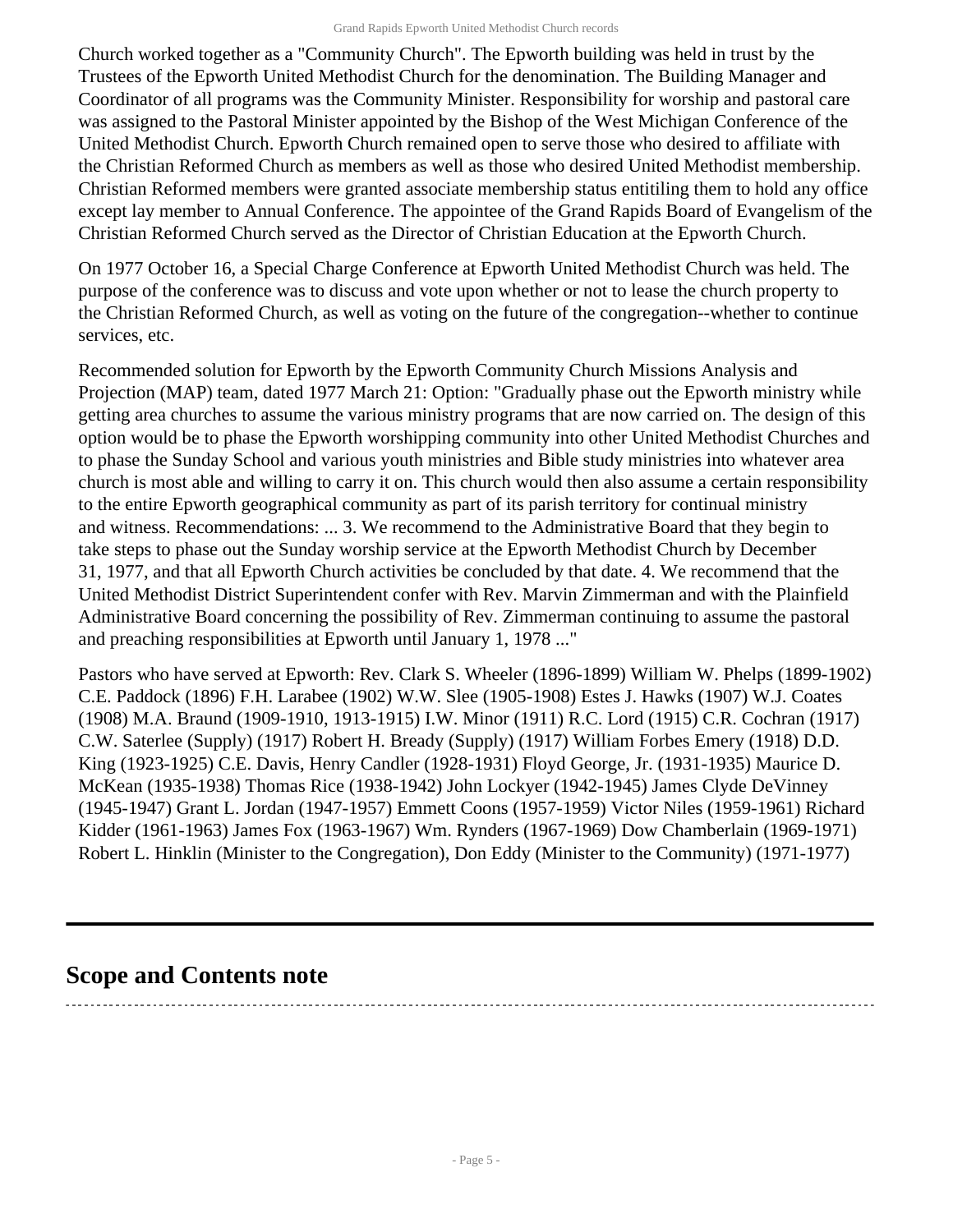This collection contains the organizational records of the **Epworth United Methodist Church**, Grand Rapids, Michigan.

This collection consists of four series:

Series 1: Administrative records, 1885-1978. This series contains the following records: Membership record book (church history, membership, baptisms, marriages, deaths); Permanent membership roll loose leaf pages; Parish directories, 1935, undated; Membership forms and correspondence (transfers, suspensions, enrollments), 1961-1970; History, 1895-1960, undated; Pastor file--correspondence, Annual Conference reports and forms, Official Board minutes, 1953-1967; Pastor file--correspondence, Annual Conference reports and forms, Official Board minutes, 1957-1966; Pastor file--correspondence, Annual Conference reports and forms, Official Board minutes, insurance policy, church program outline, non-profit corporations reports, quarterly conference reports, 1965-1968; Pastor file--correspondence, Annual Conference reports and forms, Official Board minutes, Administrative Board minutes, duties of custodian, Council of Ministries minutes, 1966-1972; Pastor file--correspondence, Annual Conference reports and forms, Official Board minutes, financial ledger sheets, monthly treasurer's reports, bulletin (1975), Mission Analysis and Projection (MAP) correspondence and report, World Parish Citation, items belonging to Don Eddy list, Northeast Community Ministry operating agreement, 1975-1977, 1978; Financial ledger sheets, 1971-1975; Non-Profit Corporation papers (State of Michigan), 1962-1973; Area improvement papers (minutes and correspondence), Citizens Group minutes, Committee of 100 (information, minutes, correspondence), 1967-1968.

Series 2: Church groups, 1968-1977. This series contains the following records: United Methodist Men- correspondence, 1968; Women's Society of Christian Service, Epworth United Methodist Women, Vesper Belles Circle, and Esther Circle--booklets, 1969-1977.

Series 3: Legal papers, 1895-1978. This series contains the following records: Articles of Association of the Epworth Methodist Episcopal Church (1895), architect correspondence, loan corresponcence from Grand Rapids District Methodist Episcopal Church, trustees statement and pledge form (1896), mortgage papers, organ warranty papers, Harry and Matilda Hooper warranty deed and papers, proposed lease for Epworth Church, insurance papers, 1895-1978.

Series 4: Print block, undated. This series contains one print block of the Epworth United Methodist Church building.

### <span id="page-5-0"></span>**Arrangement note**

The collection is arranged into four series: Series 1: Administrative records, Series 2: Church groups, Series 3: Legal papers, Series 4: Print block.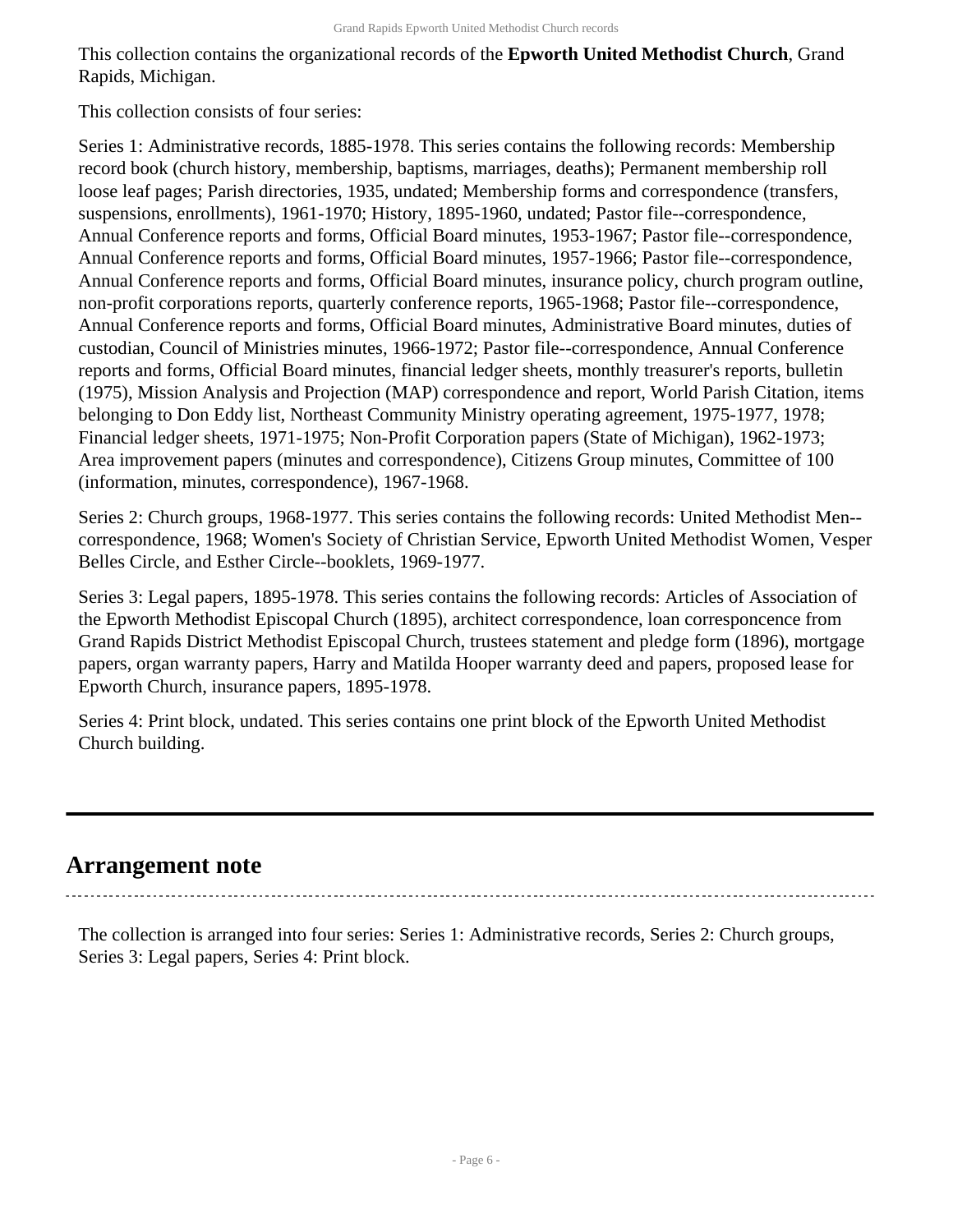### <span id="page-6-0"></span>**Administrative Information**

#### **Publication Information**

Albion College Archives and Special Collections 2013 March

#### **Conditions Governing Access**

This collection is open for research.

#### **Rights**

The literary rights to this collection are assumed to rest with the person(s) responsible for the production of the particular items within the collection, or with their heirs or assigns. Researchers bear full legal responsibility for acquisition to publish from any part of said collection per Title 17, United States Code. The Albion College Archives and Special Collections Department may reserve the right to intervene as intermediary at its own discretion.

#### **Immediate Source of Acquisition note**

Origin of the collection is Epworth United Methodist Church, Grand Rapids, Michigan.

### <span id="page-6-1"></span>**Controlled Access Headings**

#### **Corporate Name(s)**

- Epworth Community Church (Grand Rapids, Mich.).
- Epworth Methodist Episcopal Church (Grand Rapids, Mich.).
- Epworth United Methodist Church (Grand Rapids, Mich.).

#### **Geographic Name(s)**

• Grand Rapids (Mich.) -- Church history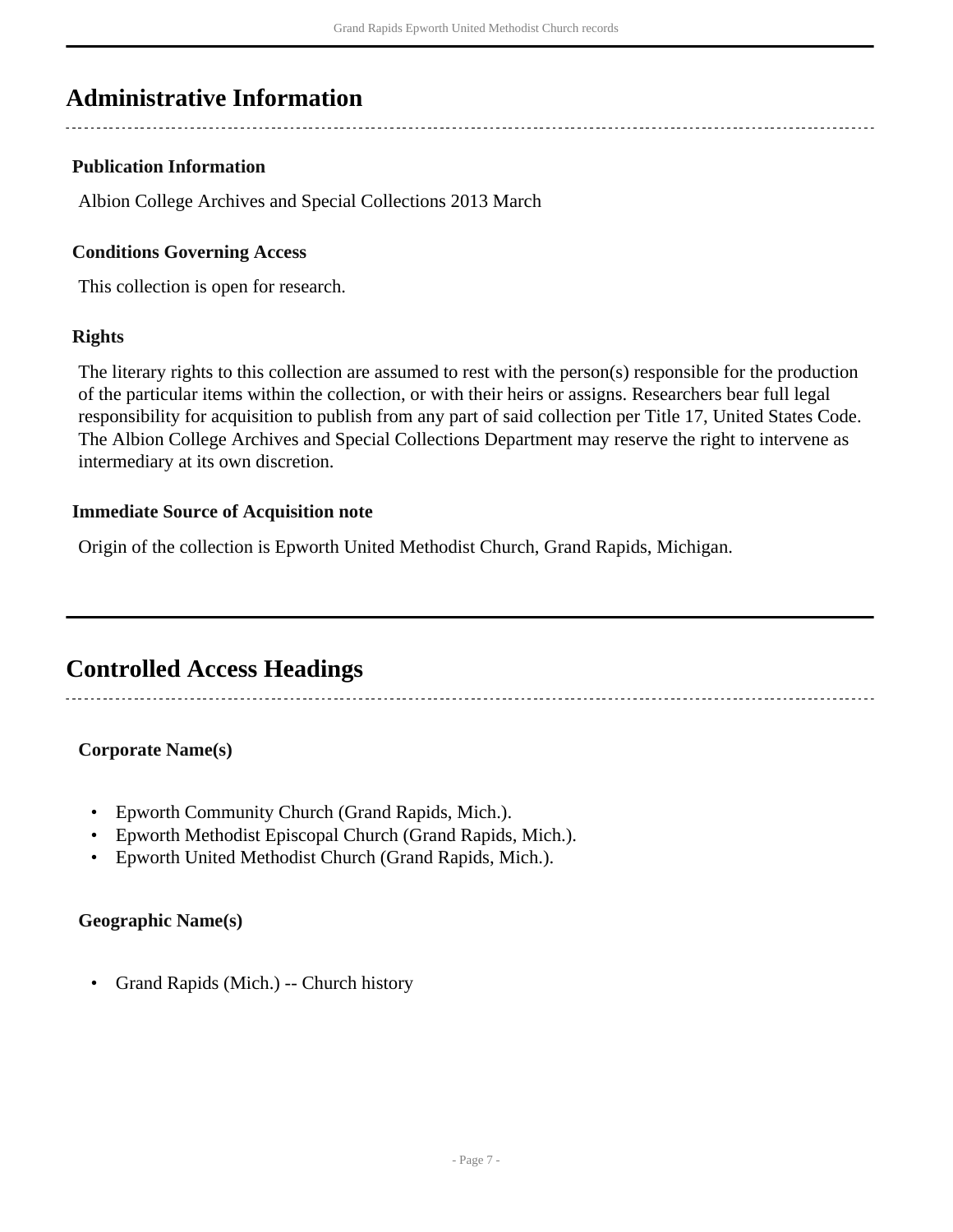# <span id="page-7-0"></span>**Collection Inventory**

<span id="page-7-1"></span>

| <b>Series 1 Administrative records 1885-1972</b>                                                                                                                                                                 |              |                |
|------------------------------------------------------------------------------------------------------------------------------------------------------------------------------------------------------------------|--------------|----------------|
|                                                                                                                                                                                                                  | <b>Box</b>   | <b>Folder</b>  |
| Official church record--historical record of permanent data, book<br>1 1885-1972                                                                                                                                 | $\mathbf{1}$ | $\mathbf{1}$   |
| Permanent membership roll in loose leaf, book 4 1885-1966                                                                                                                                                        | $\mathbf{1}$ | $\overline{2}$ |
| Parish directories 1935, undated                                                                                                                                                                                 | $\mathbf{1}$ | 3              |
| Membership--Certificates of Transfer, Certificates of Suspension, Notices<br>of Enrollment, correspondence 1961-1970                                                                                             | $\mathbf{1}$ | $\overline{4}$ |
| History 1895-1960, undated                                                                                                                                                                                       | $\mathbf{1}$ | 5              |
| Pastor file--Annual Conference reports and forms, correspondence,<br>Official Board minutes 1953-1967                                                                                                            | $\mathbf{1}$ | 6              |
| Pastor file--Annual Conference reports and forms, Official Board minutes,<br>correspondence 1957-1966                                                                                                            | $\mathbf{1}$ | $\overline{7}$ |
| Pastor file--Annual Conference reports and forms, insurance policy, church<br>program outline, correspondence, Official Board minutes, Non-Profit<br>Corporations report, quarterly Conference reports 1965-1968 | $\mathbf{1}$ | 8              |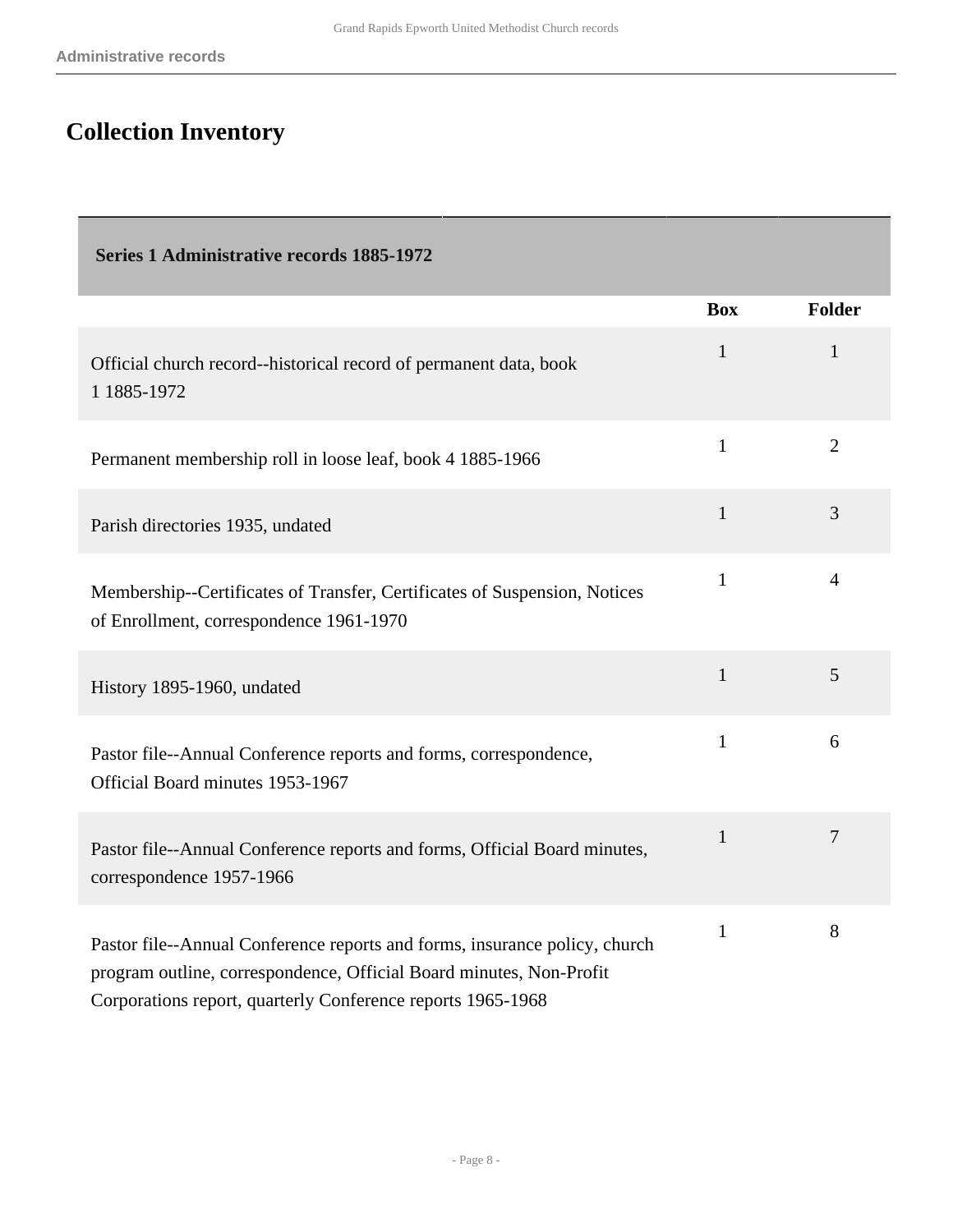<span id="page-8-1"></span><span id="page-8-0"></span>

| Pastor file--Annual Conference reports and forms, Administrative Board<br>minutes, correspondence, duties of custodian, Council of Ministries<br>minutes, Official Board minutes 1966-1972                                                                                                                                               | $\mathbf{1}$ | 9      |
|------------------------------------------------------------------------------------------------------------------------------------------------------------------------------------------------------------------------------------------------------------------------------------------------------------------------------------------|--------------|--------|
| Pastor file--Annual Conference reports and forms, financial ledger<br>sheets, correspondence, monthly Treasurer's reports, bulletin, Mission<br>Analysis and Projection (MAP) correspondence and report, World Parish<br>citation, items belonging to Don Eddy list, Northeast Community Ministry<br>operating agreement 1975-1977, 1978 | 1            | 10     |
| Financial ledger sheets 1971-1975                                                                                                                                                                                                                                                                                                        | $\mathbf{1}$ | 11     |
| Non-Profit Corporation papers (State of Michigan) 1962-1973                                                                                                                                                                                                                                                                              | $\mathbf{1}$ | 12     |
| Area Improvement minutes and correspondence, Citizens Group minutes,<br>Committee of 100--information, minutes and correspondence 1967-1968                                                                                                                                                                                              | $\mathbf{1}$ | 13     |
| Series 2 Church groups 1968-1977                                                                                                                                                                                                                                                                                                         |              |        |
|                                                                                                                                                                                                                                                                                                                                          | <b>Box</b>   | Folder |
| United Methodist Men--correspondence 1968                                                                                                                                                                                                                                                                                                | 1            | 14     |
| Women's Society of Christian Service, Epworth United Methodist Women,<br>Vesper Belles Circle, Esther Circle--booklets 1969-1977                                                                                                                                                                                                         | 1            | 15     |
| Series 3 Legal papers 1895-1978                                                                                                                                                                                                                                                                                                          |              |        |
|                                                                                                                                                                                                                                                                                                                                          | <b>Box</b>   | Folder |